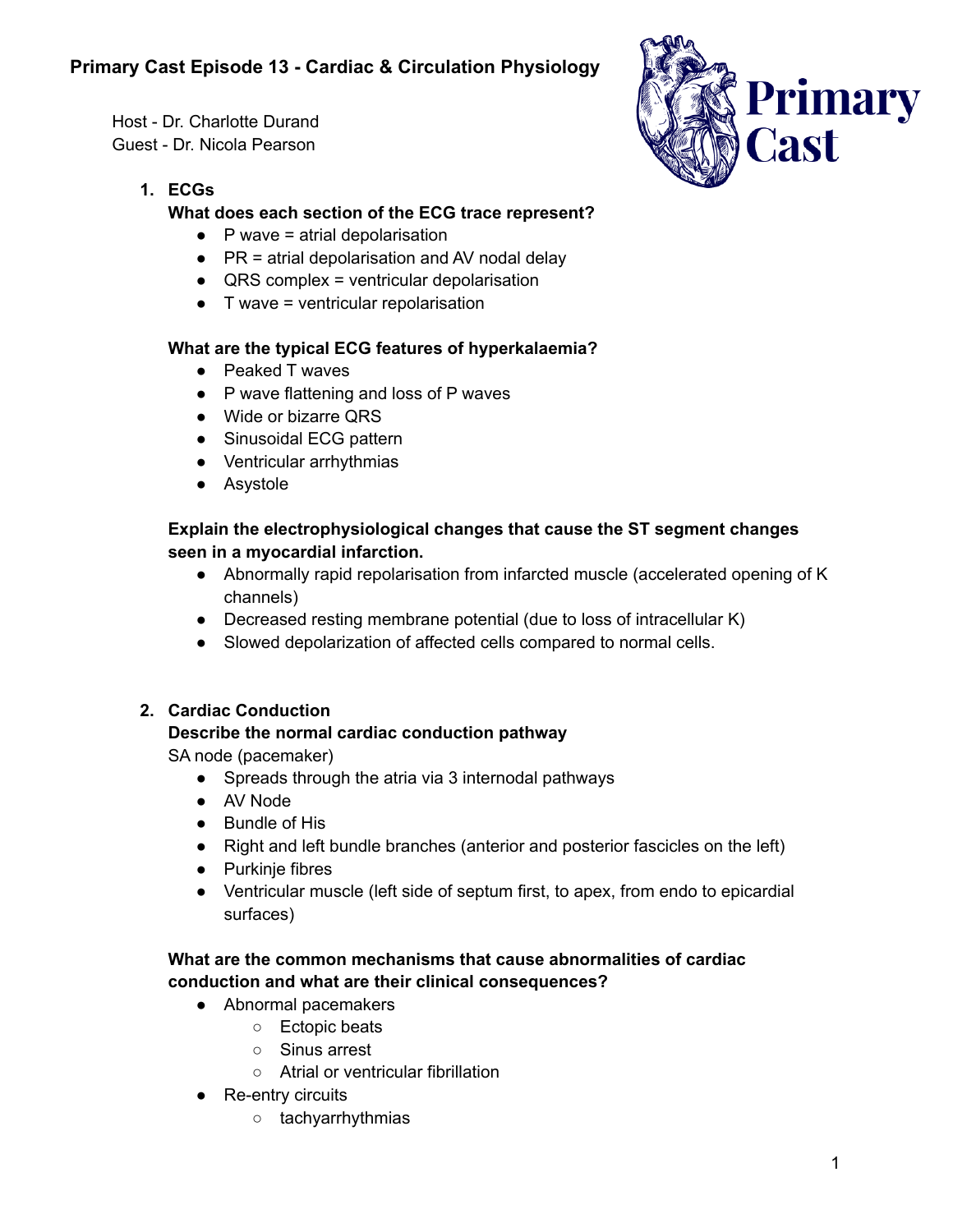- Conduction deficits/blocks
	- Heart blocks
	- Bundle branch blocks
- Prolonged repolarisation
	- Long QTc
- Accessory pathways
	- WPW
- Electrolyte disturbance

# **What conditions may predispose to increased automaticity?**

- IHD
- Scarring, i.e. from a previous repair of a congenital heart defect
- Structural heart disease
- Channelopathies
- Electrolyte imbalances
- Sympathomimetic agents
- Infiltrative cardiac diseases

# **3. Cardiac Action Potentials**

## **Describe the action potential of a cardiac pacemaker cell**



- Prepotential (begins at -60) initially due to K efflux, then completed by Ca influx through calcium T channels
- Action potential (begins at -40) is due to influx of Ca with L-type calcium channels
- Repolarisation due to K efflux, no plateau phase

# **How does sympathetic and parasympathetic stimulation change the prepotential? Sympathetic**

- Noradrenaline binds beta 1 receptor and raises cAMP
- This causes increased opening of L type C2+ channels and Ca2+ influx
- This increases the slope of the prepotential and increases the firing rate of the pacemaker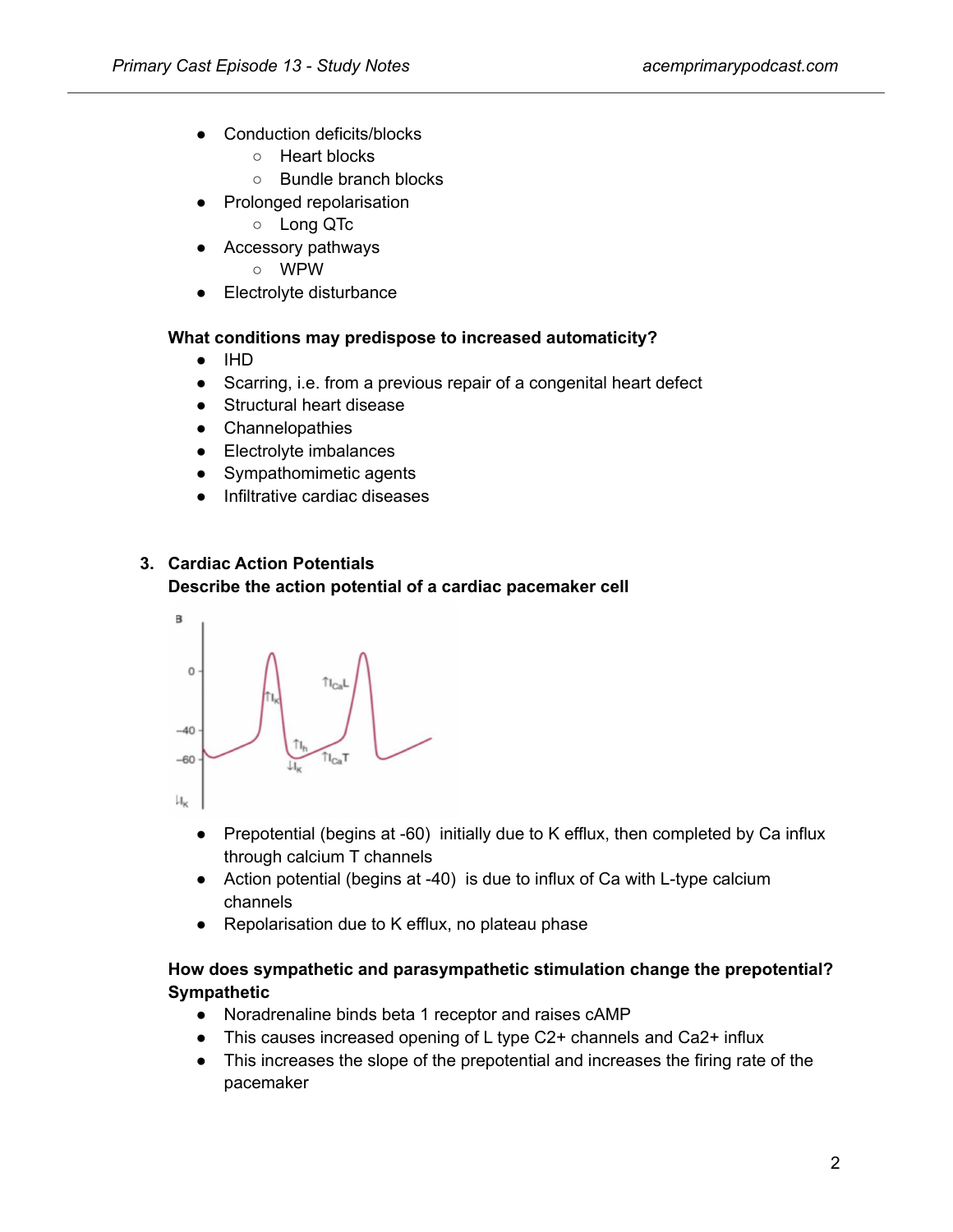## **Parasympathetic**

- Ach binds the M2 receptor and decreases cAMP
- resulting in both slowing of Ca channel opening and opening of special potassium channels (which counter the K efflux decay)
- This leads to a greater fall in prepotential
- Which decreases the slope of the prepotential and the firing rate

## **Describe the action potential of a ventricular muscle cell**

- Resting membrane potential -90mV
- Phase 0 rapid depolarisation due to opening of voltage gated Na channels
- Phase 1 rapid repolarisation from closure of Na channels
- Phase 2 plateau phase opening of voltage gated Ca2+ channels
- Phase 3 repolarisation after closure of Ca2+ channels
- Phase 4 resting membrane potential set up by Na/K ATPase

## **Describe the major differences between a ventricular muscle action potential and a pacemaker cell potential**

Ventricular muscle has

- a greater negative resting membrane potential (-90mV)
- Fast depolarisation via Na, versus slower calcium dependent depolarisation in pacemaker cells
- No prepotential or automaticity in ventricular muscle
- Plateau phase in ventricular but not in pacemaker

# **4. Cardiac Cycle**

## **Starting with systole, please describe the pressure and volume changes in the left ventricle. You might also be asked to draw the pressure/volume loop.**

- Start of systole = isovolumetric contraction
	- Mitral valve closes
	- Ventricle contracts and pressure rises sharply without a change in volume
	- When LV pressure > aortic pressure the aortic valve opens
- Ventricular ejection
	- Pressure rises to a plateau and the volume falls during ejection
	- Normal stroke volume is 70-90 mls
- Start of diastole = Isovolumetric relaxation
	- Momentum of ejected blood overcome by arterial pressure and the aortic valve closes
	- Pressure falls but volume stays the same
	- When ventricular pressure is less than atrial pressure, the mitral valve opens
- Filling
	- Mitral valve is open and filling occurs
	- End diastolic volume is 130ml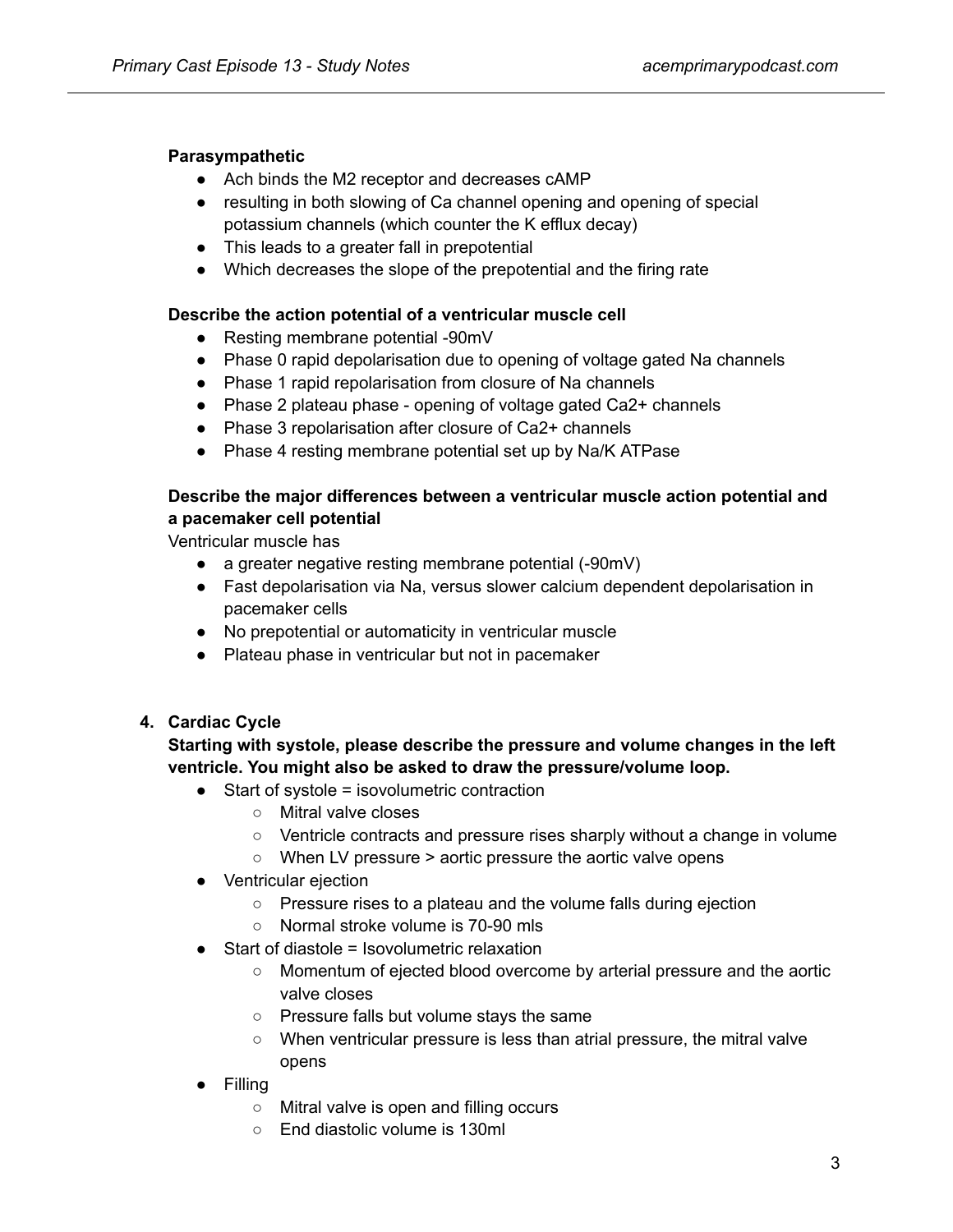- Atrial systole
	- Final part of ventricular filling prior to systole, small increase in volume and pressure



## **Describe how the waveforms of an ECG relate to the cardiac cycle**

Atrial systole starts just after the p wave Ventricular systole starts near the end of the R wave and ends just after the T wave

# **Please describe (or draw) the jugular venous pressure wave and outline the origins of the fluctuations in this wave**

Up, up, down, up, down.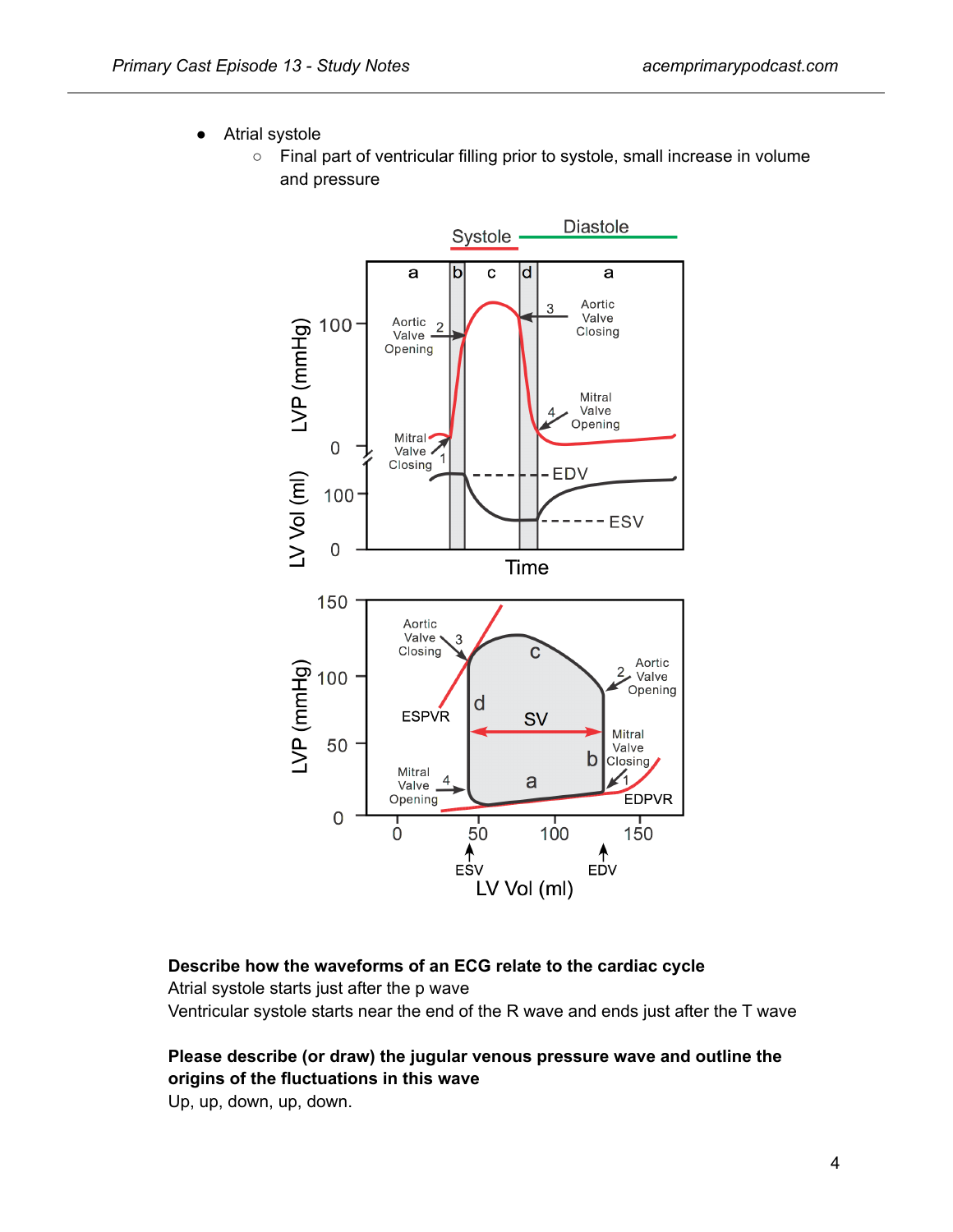

a = atrial systole. Form regurgitation from blood when atria contract.

C = triCuspid bulge back into the atria during isovolumetric contraction

Bit that dips between the a and c occurs when the atria relaxes and blood flows into the ventricle

X descent = ventricular contraction, downward movement of tricuspid

 $V =$  atrial filling and relaxation prior to tricuspid opening

 $Y =$  ventricular filling

## **5. Cardiac Output**

## **What factors determine cardiac output?**

- Cardiac output = stroke volume  $x$  HR
- Stroke volume is related to preload (the degree of stretch prior to contraction) and afterload (resistance to flow) of the heart and the intrinsic contractility of the myocardial cells
- HR responds to sympathetic or parasympathetic stimulation

## **What methods can be used to measure cardiac output?**

The direct Fick method or the thermal dilution method

- *Fick method* relies on the Fick principle which states that the amount of substance taken up by an organ per unit time is equal to the (AV concentration difference) x blood flow. For the heart, we use oxygen.
- *Thermal or indicator dilution method* involves injecting the substance into a vein and doing serial sampling of arterial blood. This is then plotted and extrapolated to find the circulation time.
- These days we mostly just use ultrasound doppler

## **Can you draw (or describe) the Frank-Starling curve as it relates to the cardiac muscle.**

Important points:

- $\bullet$  X axis = ventricular end diastolic volume
- $\bullet$  Y axis = stroke volume
- Curves arch up and to the right with dashed lines at the ends of the lower lines where there is high end diastolic volume. These dashed lines indicate portions of the ventricular function curves where maximum contractility has been exceeded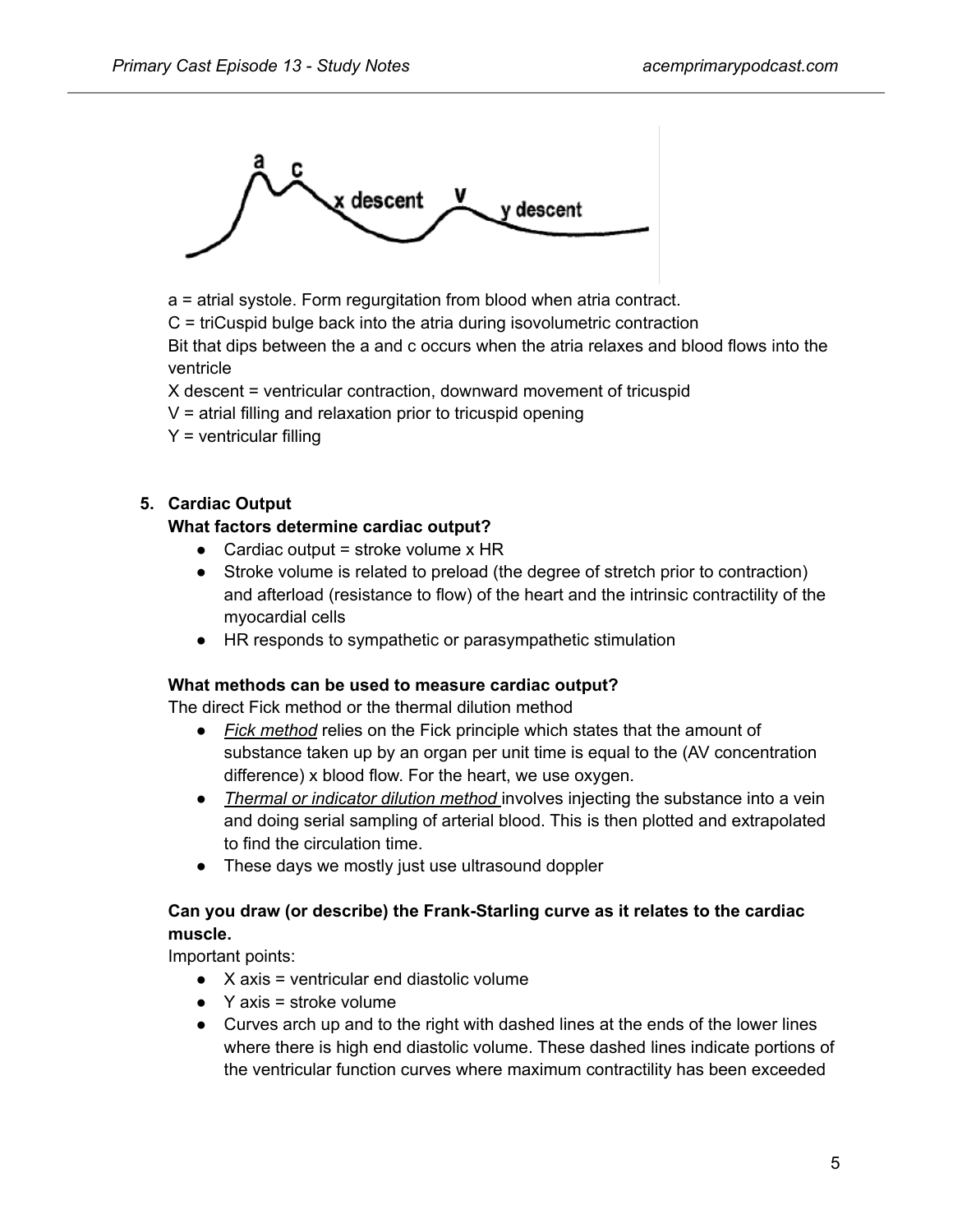## **What factors shift the Frank Starling curve?**

Things that shift the curve up and to the left.

- Circulating catecholamines
- Inotropic agents digitalis, caffeine, adrenergic agents
- Sympathetic stimulation
- Increased myocardial mass

Things that shift the curve down and to the right

- $\bullet$  Metabolic changes = acidosis, hypercarbia, hypoxia
- Vagal or parasympathetic stimulation
- Pharmacological depressants such as barbiturates
- Intrinsic depression as in myocardial failure
- Hypothermia



#### **What clinical scenarios can cause a decrease in cardiac output?**

- Arrhythmias or heart blocks causing abnormal heart rate
- Reduced preload i.e. from reduced venous return, cardiac tamponade
- Increased afterload
- Reduced contractility from ischaemia, venoms or drugs

## **6. Myocardial Oxygen Demand**

## **What factors influence myocardial oxygen consumption?**

- Intramyocardial tension which is dependent on pressure (afterload + contractility), radius (preload) and wall thickness
- The contractile state of the heart
- Heart rate
- Note: pressure load increases oxygen consumption more than volume load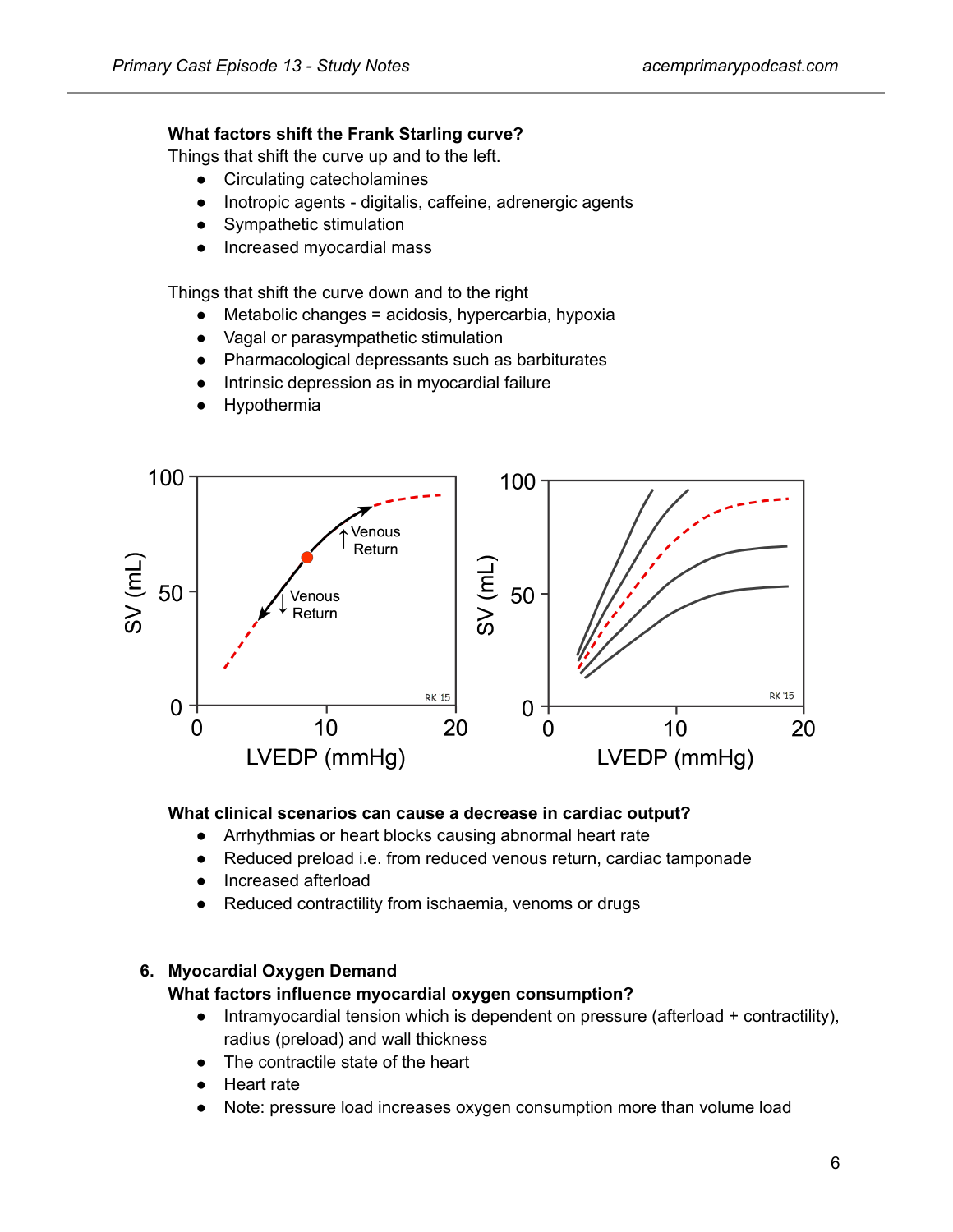# **How does decreasing a patient's heart rate improve symptoms of angina?**

Decreasing the HR decreases the O2 demand

At a slower heart rate there is more time for coronary circulation which occurs in diastole

## **7. Autoregulation**

# **What is autoregulation of tissue blood flow?**

Refers to the capacity of tissues to regulate their own blood flow, which remains relatively constant despite moderate changes in perfusion pressure. This is achieved by altering vascular resistance.

## **What are the proposed mechanisms involved in autoregulation?**

- Myogenic intrinsic contractile response of smooth muscle to stretch. As pressure rises, vascular smooth muscles surrounding the vessels contract to maintain wall tension
- Metabolic production of vasodilator metabolites by active tissues  $\rightarrow$  vessel vasodilation  $\rightarrow$  increased flow
- Endothelial products vasoconstrictors (endothelin, thromboxane A2) and vasodilators (nitric oxide prostacyclin)
- Circulating neurohumoral substances vasoconstrictors (adrenaline, noradrenaline, vasopressin, angiotensin II) and vasodilators (kinins, ANP)
- Neural sympathetic (alpha -adrenergic receptors, vasoconstriction, beta adrenergic receptors - vasodilation) and parasympathetic (muscarinic receptors vasodilation)

## **What are some local factors that lead to vasodilation?**

- Hypoxia
- Hypercarbia
- Increased local temperature
- Hyperkalaemia
- Adenosine
- Lactate
- Prostaglandins
- Histamine

## **8. Baroreceptors**

# **What are baroreceptors?**

Stretch receptors in the adventitia layer of vessels

## **Where are they located?**

Aortic arch and carotid sinus Walls of the right and left atria (at the SVC and IVC entrances) and pulmonary circulation

# **What is their mechanism of action in hypotension?**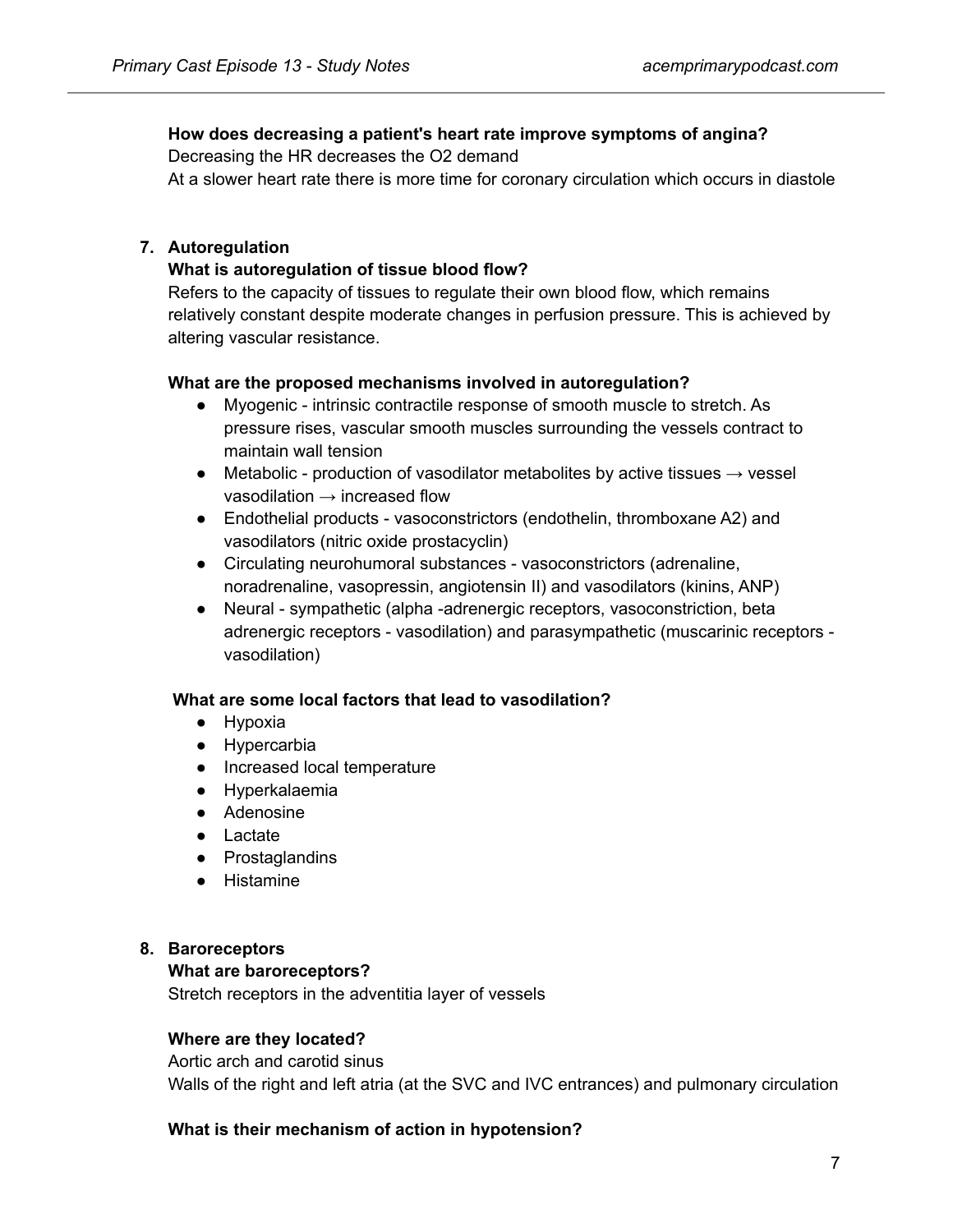- Baroreceptors are very sensitive to changes in pulse pressure
- They increase firing in response to raised blood pressure, which travels via glossopharyngeal and vagus nerves to the medulla and inhibits tonic sympathetic discharge. It also excites vagal innervation of the heart.
- When hypotension occurs, the arterial baroreceptors are less stimulated because they are less stretched
- Reduced baroreceptor discharge results in reduced signalling to the medulla and an overall increase in sympathetic discharge.
- This increases the heart rate and stimulates vasoconstriction, raising the blood pressure. It also reduces vagal drive.

## **9. Cerebral blood flow**

## **What factors affect cerebral blood flow?**

- Intracranial pressure
- Mean arterial pressure
- Mean venous pressure
- Local factors: pH, pCO2 influence constriction and dilation of cerebral arterioles
- Blood viscosity

## **What is meant by the term autoregulation of blood flow?**

The process by which cerebral blood flow is maintained at a constant level despite variation of arterial pressure. Can maintain a constant flow over the mean arterial pressure range 65-140mmHg.

## **What is the Monro-Kellie doctrine?**

- Volume of blood, CSF and brain tissue must be relatively constant.
- When the ICP rises, cerebral vessels are compressed resulting in reduced cerebral blood flow
- A rise in venous pressure also causes decreased cerebral blood flow by decreasing effective perfusion pressure and compressing cerebral vessels

## **How is brain perfusion maintained in brain injury?**

- Aim is to maintain the cerebral perfusion pressure
- With a high ICP the body increases MAP to maintain the cerebral perfusion pressure
- Raised MAP results in hypertension and reflex bradycardia

## **What proportion of total body oxygen does the brain consume?** 20%

## **What energy substrates can be used by the brain?**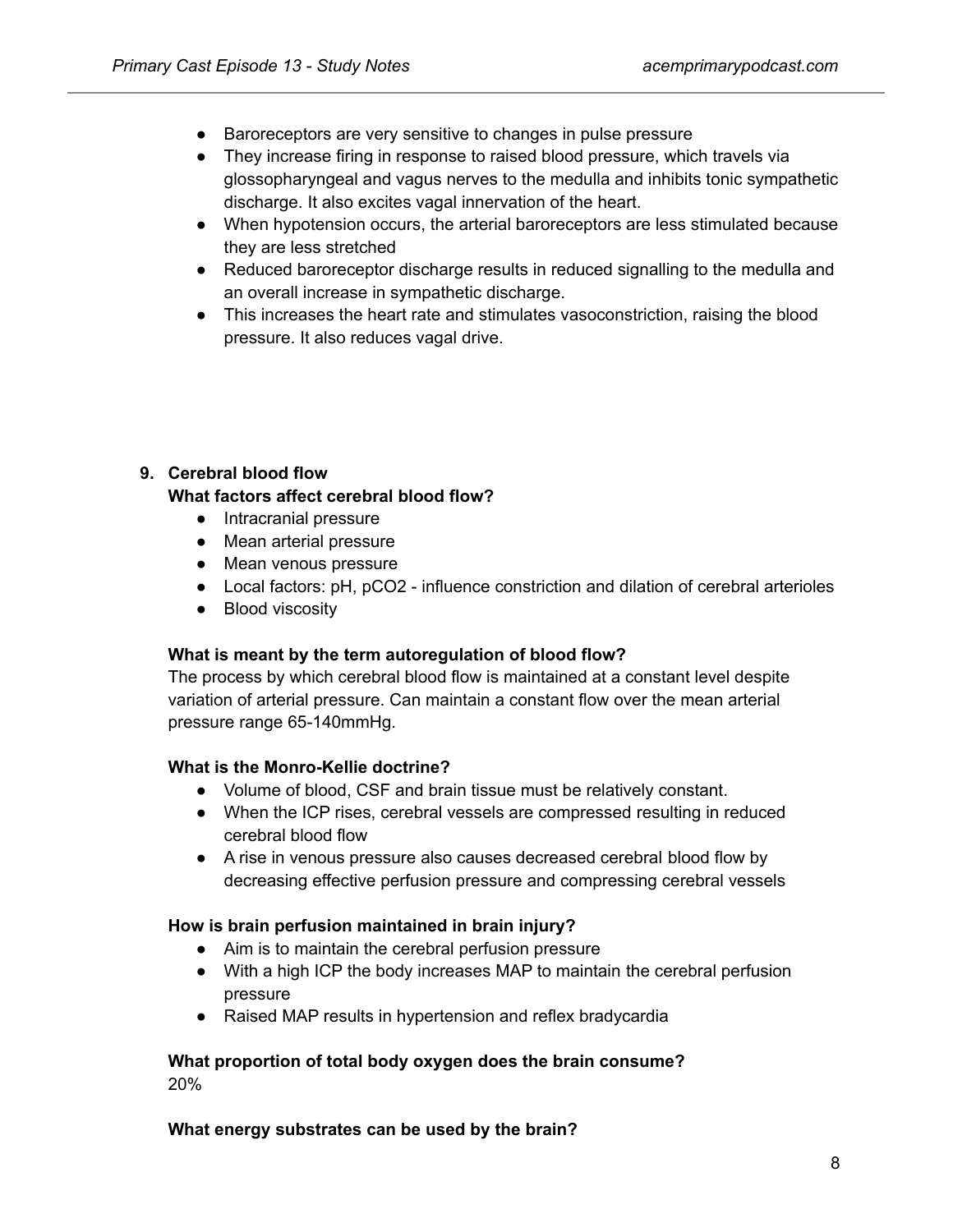Glucose, glutamate and amino acids in starvation

## **What is the cushing reflex?**

- Occurs when there is an increase in ICP which compromises blood flow to the medulla
- This leads to increased sympathetic outflow from the vasomotor centre
- Blood pressure increases in attempt to restore medullary flow
- Causes stretch of baroreceptors, leading to vagal stimulation and resultant bradycardia

## **10. Coronary blood flow**

## **Describe the factors that control blood flow to the myocardium**

- Pressure differences flow depends on the gradient between arteries and veins, or the external compression from muscle. During systole, ventricular muscle pressure limits flow especially to the subendocardium of the left ventricle
- Local factors these control the radius of the blood vessels. Hypoxia causes vasodilation in the heart, nitrous oxide also causes vasodilation.
- Neurogenic factors parasympathetic and sympathetic (alpha = vasoconstriction, beta = vasodilation) and circulating catecholamines
- Blood viscosity

# **11. Renal blood flow**

**What percentage of cardiac output goes to the kidneys?** 25%

## **How is renal blood flow regulated?**

## **Substance/chemicals**

- Noradrenaline constricts renal vessels and stimulates renin release
- Dopamine dilates the renal vein
- Angiotensin II arteriolar constrictor
- PG increased cortical flow, decreased medullary flow
- ACh vasodilation
- High protein increases blood flow

## **Renal Nerves**

- Stimulation of the nerves = increased renal secretion, increase the juxtaglomerular sensitivity, increased sodium reabsorption and renal vasoconstriction
- Fall in BP causes vasoconstriction

## **Autoregulation**

- Renal vascular resistance varies with pressure to keep the renal blood flow constant
- Independent of innervation